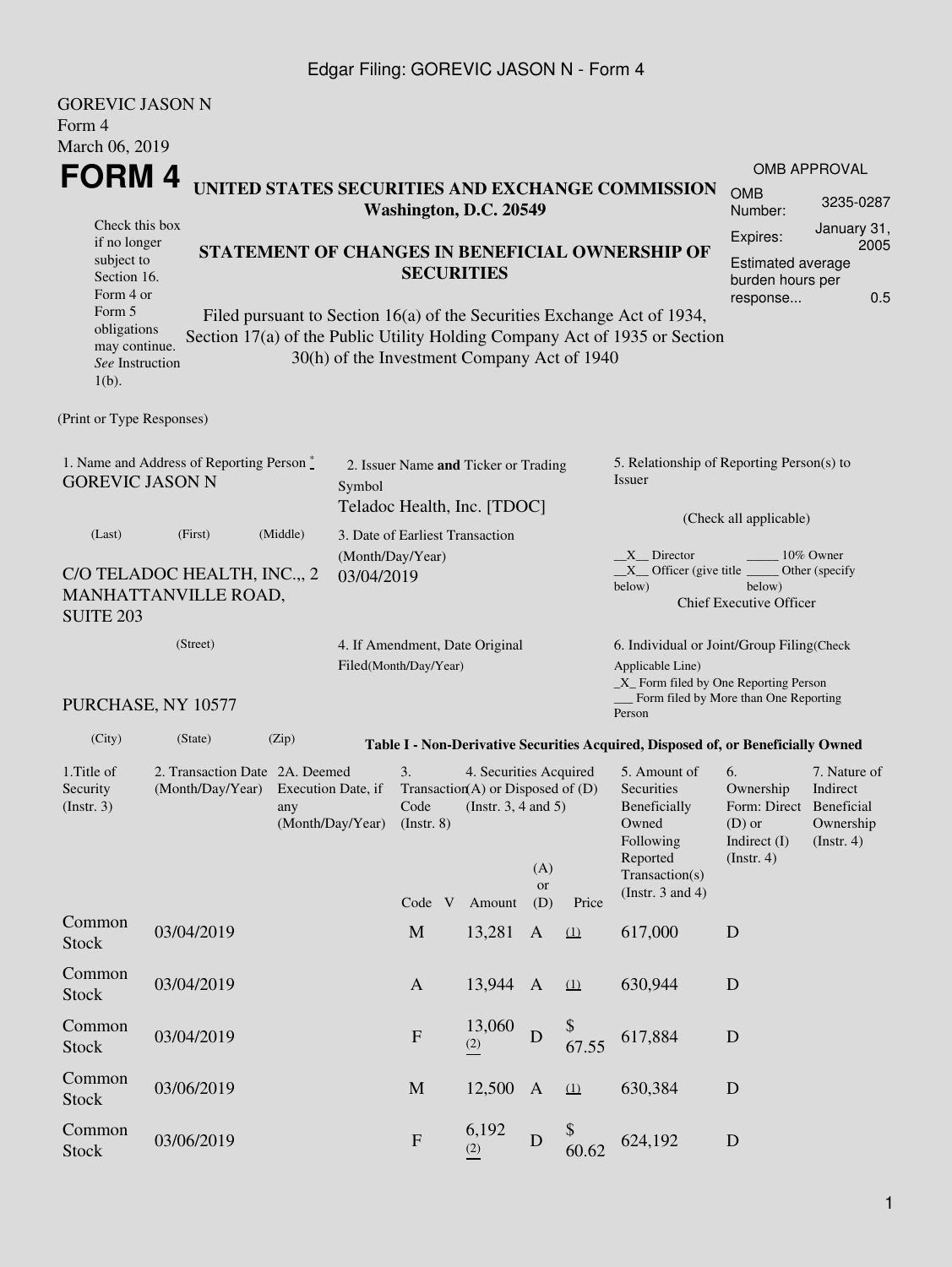### Edgar Filing: GOREVIC JASON N - Form 4

Reminder: Report on a separate line for each class of securities beneficially owned directly or indirectly.

**Persons who respond to the collection of information contained in this form are not required to respond unless the form displays a currently valid OMB control number.** SEC 1474 (9-02)

#### **Table II - Derivative Securities Acquired, Disposed of, or Beneficially Owned (***e.g.***, puts, calls, warrants, options, convertible securities)**

| 1. Title of<br>Derivative<br>Security<br>$($ Instr. 3 $)$ | 2.<br>Conversion<br>or Exercise<br>Price of<br>Derivative<br>Security | 3. Transaction Date 3A. Deemed<br>(Month/Day/Year) | Execution Date, if<br>any<br>(Month/Day/Year) | 4.<br>Code<br>$($ Instr. 8 $)$ | 5. Number of<br>TransactionDerivative<br>Securities Acquired<br>(A) or Disposed of<br>(D)<br>(Instr. $3, 4$ , and $5$ ) |        |                     | 6. Date Exercisable and<br><b>Expiration Date</b><br>(Month/Day/Year) |                        | 7. Title and Amount of<br><b>Underlying Securities</b><br>(Instr. 3 and 4) |  |
|-----------------------------------------------------------|-----------------------------------------------------------------------|----------------------------------------------------|-----------------------------------------------|--------------------------------|-------------------------------------------------------------------------------------------------------------------------|--------|---------------------|-----------------------------------------------------------------------|------------------------|----------------------------------------------------------------------------|--|
|                                                           |                                                                       |                                                    |                                               | Code V                         | (A)                                                                                                                     | (D)    | Date<br>Exercisable | Expiration<br>Date                                                    | Title                  | Amount<br>or<br>Number<br>of Share                                         |  |
| Restricted<br>Stock<br>Units                              | (1)                                                                   | 03/04/2019                                         |                                               | M                              |                                                                                                                         | 13,281 | $\frac{(3)}{2}$     | $\frac{(3)}{2}$                                                       | Common<br>Stock        | 13,281                                                                     |  |
| Restricted<br><b>Stock</b><br>Units                       | $\left(4\right)$                                                      | 03/04/2019                                         |                                               | $\mathbf{A}$                   | 50,333                                                                                                                  |        | $\frac{(5)}{2}$     | $\frac{(5)}{2}$                                                       | Common<br>Stock        | 50,333                                                                     |  |
| Restricted<br>Stock<br>Units                              | (1)                                                                   | 03/06/2019                                         |                                               | $\mathbf{M}$                   |                                                                                                                         | 12,500 | $\underline{(6)}$   | $\underline{(6)}$                                                     | Common<br><b>Stock</b> | 12,500                                                                     |  |
| Restricted<br>Stock<br>Units                              | $\left(4\right)$                                                      | 03/04/2019                                         |                                               | $\mathbf{A}$                   | 27,890                                                                                                                  |        | $\frac{(7)}{2}$     | $\frac{(7)}{2}$                                                       | Common<br>Stock        | 27,890                                                                     |  |

# **Reporting Owners**

| <b>Reporting Owner Name / Address</b>                                                                         |            |              |                                |       |
|---------------------------------------------------------------------------------------------------------------|------------|--------------|--------------------------------|-------|
|                                                                                                               | Director   | $10\%$ Owner | Officer                        | Other |
| <b>GOREVIC JASON N</b><br>C/O TELADOC HEALTH, INC.,<br>2 MANHATTANVILLE ROAD, SUITE 203<br>PURCHASE, NY 10577 | X          |              | <b>Chief Executive Officer</b> |       |
| <b>Signatures</b>                                                                                             |            |              |                                |       |
| /s/ Adam C. Vandervoort,<br>attorney-in-fact                                                                  | 03/06/2019 |              |                                |       |
| **Signature of Reporting Person                                                                               | Date       |              |                                |       |